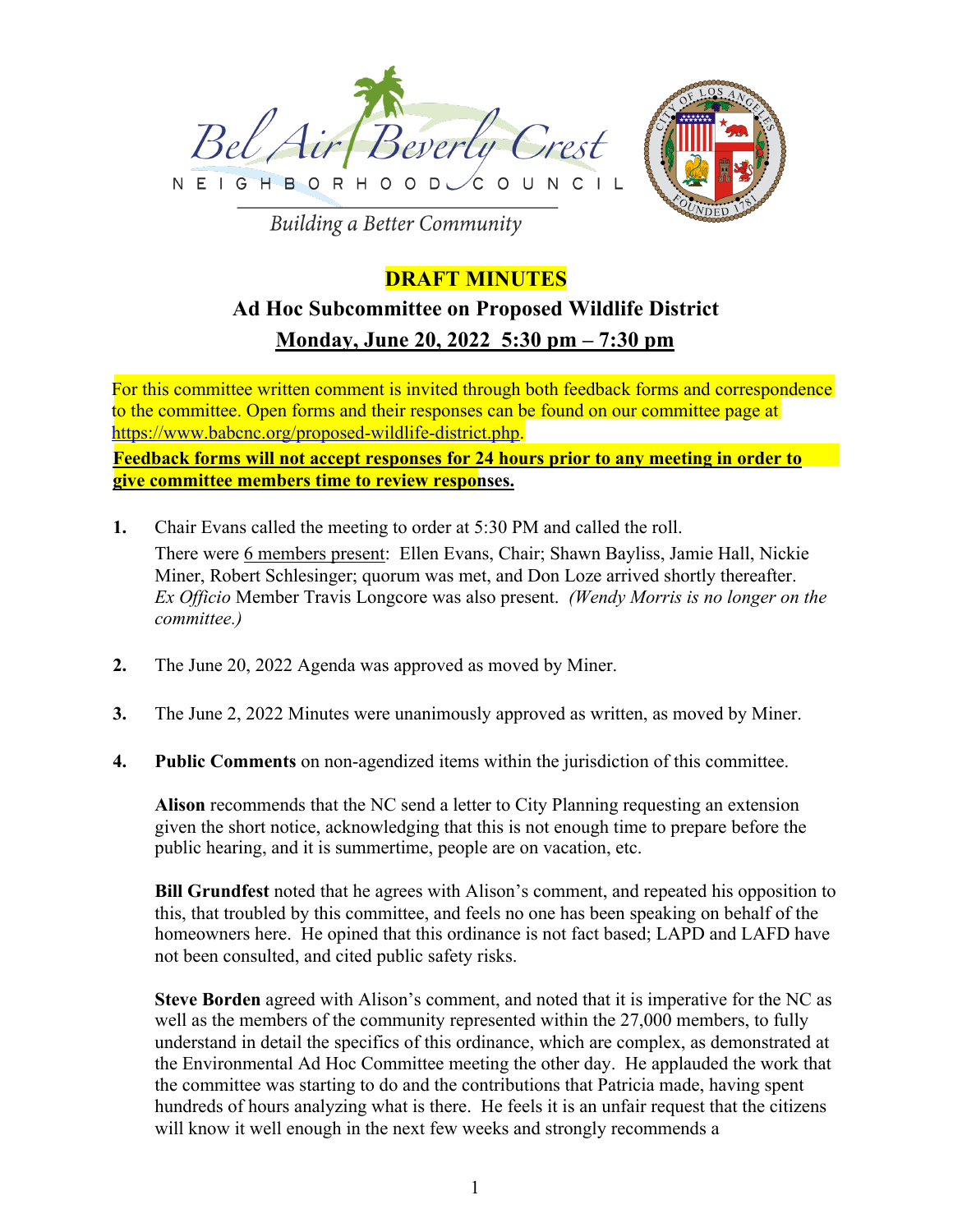communication that asks for multiple information sessions and two hours will be not enough time. He thinks we need two, three or four meetings and feels similarly to Bill Grundfest, some aspects of the ordinance will diminish the value of his property.

**Pat and Jay**: Pat agreed with Alison, and would like us to ask the City to present the environmental science behind it and that we get our committees' questions answered. She'd like Longcore to talk about the environmental science behind it and find out when we will address the sample houses, with regard to RFA and height changes, and would like to know, if you change one thing in the ordinance are you changing everything? She thinks it has to be looked at as a whole and noted that that her ability to rebuild her small 4500 square foot house in a fire is negligible.

**Patricia Templeton** agreed about the short time frame; doesn't feel we have enough time to get it done and is concerned about the timeframe to the hearing: There's not enough time for them to answer those questions, digest that and what the ordinance means, to effectively communicate it.

**Sharon** agreed with Alison with regard to shortness of time to understand the whole ordinance and believes this ordinance will drastically impact her and people like her.

**Chuck** noted that he gave his comments last time and complimented the people working on this. He fears that the property values could drop dramatically if the ordinance passed; and would probably negate any hopes for retirement that he and his wife could ever have. He asked about the height limitation issue, and why the name of the ridgeline ordinance was changed to wildlife ordinance. He wonders how and why animals have replaced the importance of human beings living in this area and that you consider how it is affecting each of you on the committee in terms of your investment. *[Public Comment concluded.]*

**5. Chair Report:** Chair Evans noted that we have a meeting with Planning this week and she will report back at Thursday's meeting. She has notified everyone about the Planning Department's informational session and public hearing happening on Tuesday 06-28. It was sent to every property owner in the district. She reminded everyone that even after the Planning Department hearing, there will be a City Council Planning and Land Use meeting, where you can give feedback.

Evans noted that our Tuesday 28th meeting is cancelled in light of the informational session, on the  $28<sup>th</sup>$  and next week's meetings will be on the  $29<sup>th</sup>$ ,  $30<sup>th</sup>$  and the 1<sup>st</sup>.

Evans reviewed the procedures for the meeting.

All comments are heard and considered whether incorporated into the comment letter or not.

### **6. Discussion and possible motion:**

Take position on Section 6, E,1,f of the draft ordinance. Committee will adopt a position and/or identify further information or stakeholder feedback necessary to adopt a position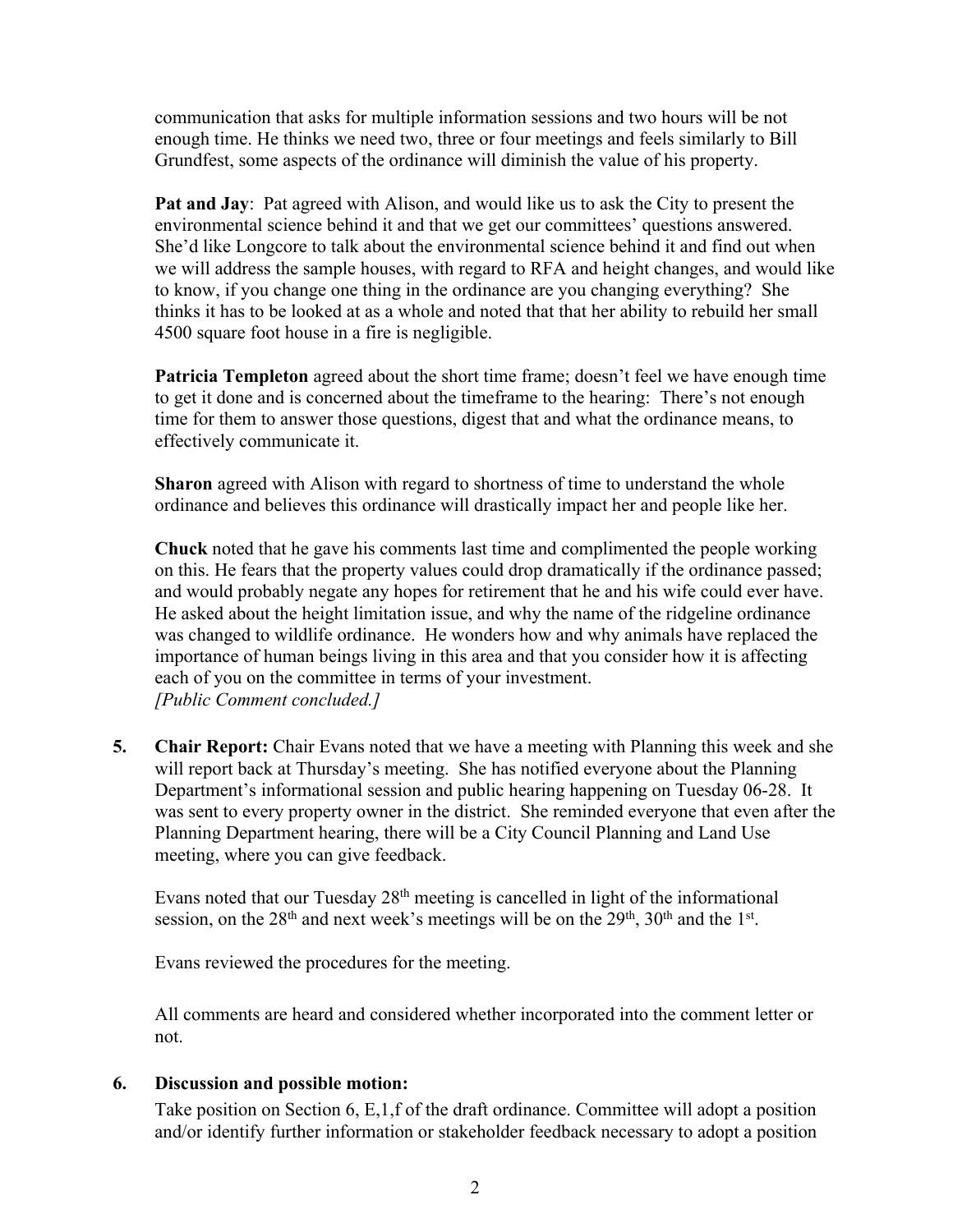on this section. [Chair Evans noted that she re-agendized Section 6, E,1,f, part of Applicability section of the ordinance.

Evans noted that f notes that any construction or grading activity requiring a permit on a lot where wildlife resource buffer triggers the ordinance. She wanted to make sure that we adequately consider this given that a lot may have a small resource buffer running through the edge of a property.

## **Public Comment and Clarifications Requested on this Section**:

**Alison** noted that with f, it contradicts the last paragraph in Section E in the definition of Applicability, which says "Interior remodeling and construction activity that does not alter or expand a building or structure's footprint shall not count as a Project. However, in subsection f, it says if you are in a wildlife resource buffer any construction or grading activity requiring a permit, does count as a project (even if it is within your existing – interior remodel or construction activity – that doesn't alter it – is going to trigger this situation.) She thinks we need clarification on that piece, because it contradicts what is stated above.

Evans believes that interior remodeling doesn't trigger the ordinance and agreed that further clarification is necessary.

**Bill Grundfest** asked for the definition of wildlife resource, which Evans provided.

**Patricia** wants you to understand that it will trigger a site plan review if you do any exterior construction with a wildlife resource present. She is concerned about the burden on homeowners in terms of time and expense, including the burden on those who might have a tiny bit of resource buffer far away from where they are doing construction. She also notes that site plan reviews requires substantial conformance with all the regulations in this Wildlife Ordinance.

**Steve Borden** noted that the way this reads, no one who owns a home within this pilot area, Sunset to Ventura, the 405 to the 101, would be able to add more than 500 square feet to their home. Evans replied that would not be the case. She noted that the ordinance is triggered if you add more than 500 square feet but doesn't mean you can't add more than 500 square feet.

Pat & Jay: Pat would like to know more about what will trigger, to which Evans responded that when the ordinance is triggered, the ordinance is triggered, and in answer to further questions about this, Chair Evans noted that there will be relief from regulations and answers to specific questions will depend. Pat noted that she will have to spend so much money and that it will cause so much stress for people.

## **Committee Member Discussion of this Portion:**

Ex Officio Member Longcore acknowledged that it poses a significant difficulty to have an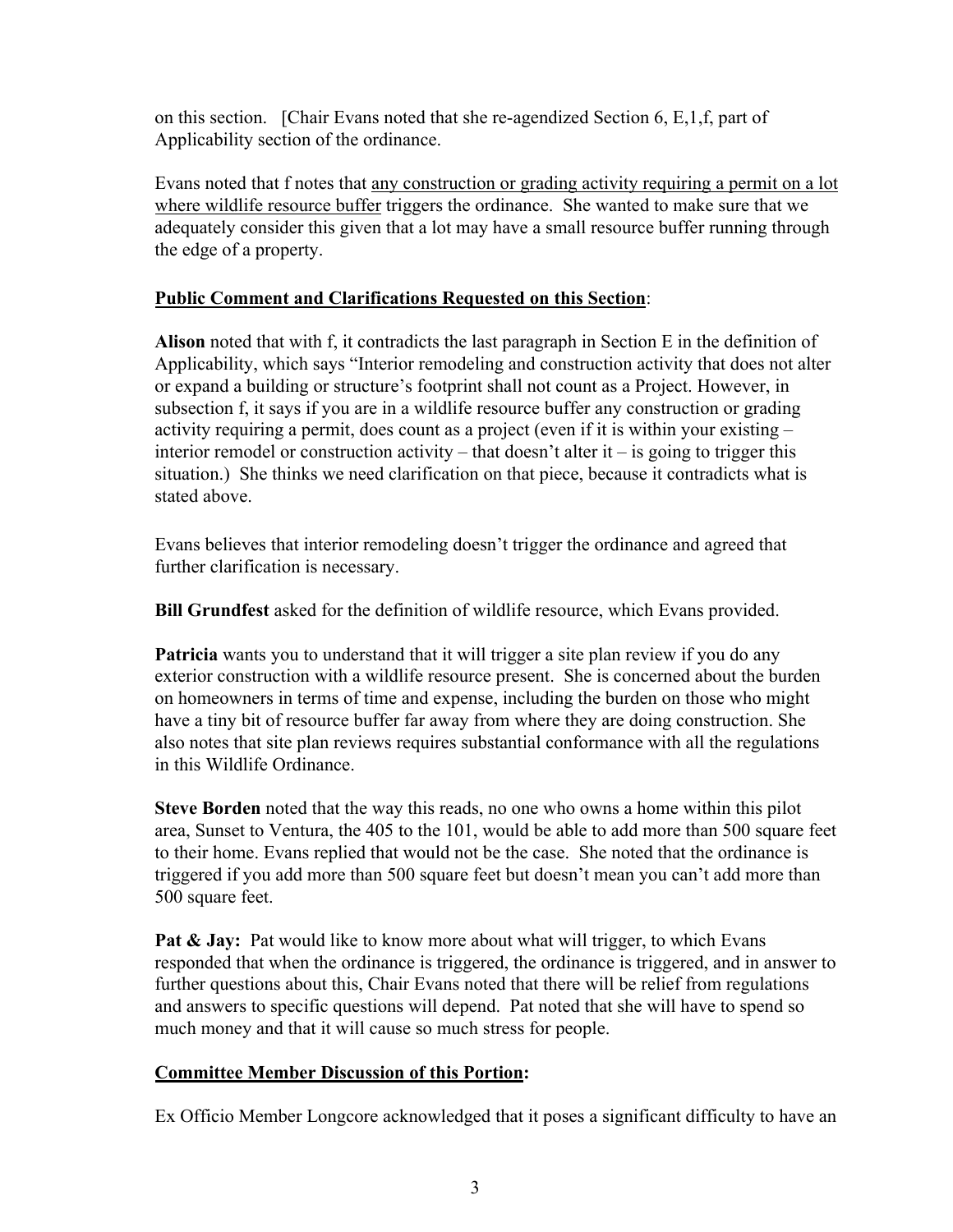intersection of a buffer that isn't particularly well defined at this point, that might hit the corner of the lot, and that will trigger a site plan review and substantial compliance with all parts of the ordinance. He thinks that's a problem, and thinks that the footprint of development will hit that buffer… There are properties large and small that seem disproportionate to trigger the ordinance for a site plan review when the project isn't even going to touch the buffers… and that this is worth commenting on because it does cause disproportionate challenges.

Hall doesn't disagree that it might not be fair to trigger a site-plan review, e.g., if there was a 10-acre parcel and on the other side open space, and if the project wasn't touching or encroaching on the open space, it doesn't warrant site plan review, but we need to think about brush clearance – a permanent obligation on the adjacent property owner to brush clear their property and noted his openness but that we need to consider what is good for humans isn't always good for animals.

Evans thinks if it is something running through a small corner of a lot, most of the time it is the water resources… there is a proposal by Longcore that the trigger be if the proposed construction goes into the buffer, and Hall has a different idea.

Bayliss noted 1) one of the earlier comments brought up on the need for potentially more workshops with the Planning department, and we've been going through this and thinks it would be a good idea to reach out to Planning and say it would be a good idea to have multiple workshops… and that we currently have a growing list of questions ourselves.

2) Bayliss doesn't think we should downplay the cost, time or money when it comes to requiring a site plan review of entitlement applications with the city; they take 8-14 months, and could be quite expensive... Overall, a relatively low threshold for something deemed as a project will cause a lot of complications to the City. Going back to the resource buffer. He also expressed concerns about how the process of inclusion of unmapped resources might work.

Evans noted that maybe we want to say it is an "over-application" that will make the ordinance apply to projects where it shouldn't be applied. Hall asked what that means, to which Bayliss noted that when site plan review is triggered, a person seeking a permit will be stuck for 8-14 months.

Hall points out that the City doesn't have the resources to create a granular approach, and that there will be byproducts of the "one-size fits all" approach. Hall speculated on how the City might operate with respect to site plan review for these projects, possibly identifying those that warrant specific analysis.

Don Loze noted that he is puzzled by the purpose of what they are trying to solve, and it seems to him that the purpose is to avoid interference with the resource system. If the addition doesn't interfere with it, then it shouldn't be an issue. If it does, it should be judged, and he thinks that becomes a case by case analysis.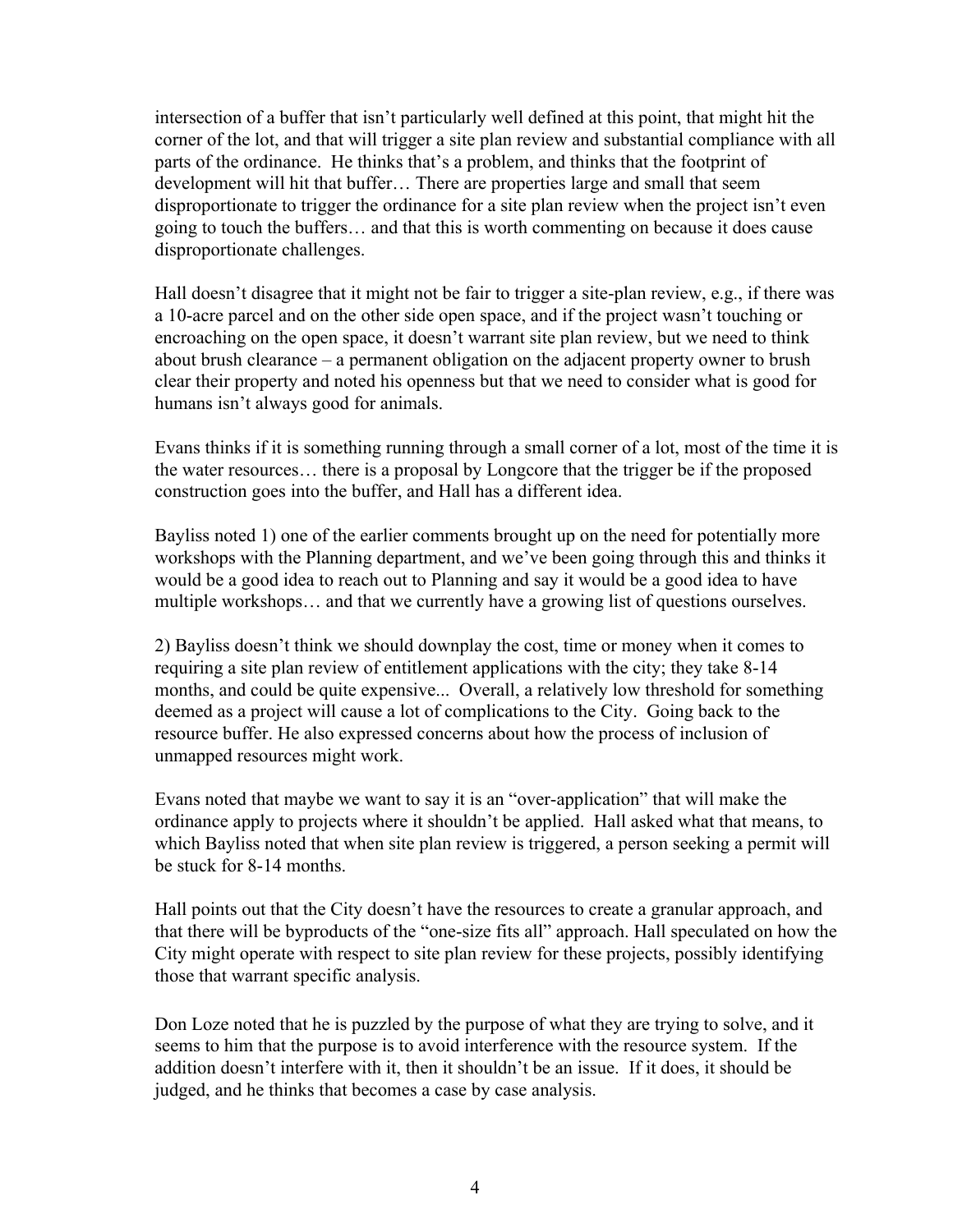Hall noted that if you can find the findings for a site plan review on Pages 21 and 22, which will tell you exactly what the purpose of this is, and it allows the city to customize conditions of approval. Loze agreed that the application of that is where the issue comes about as to who gets swept up in the process.

Hall feels we need to acknowledge that there are certain parcels that require individualized site plan analysis and that there are concerns that the approach to identifying those… He agreed with Evans it may be somewhat overbroad and there may be a more perfect way; that it is an imperfect approach. Evans would like it to be more narrowly defined.

Hall believes that the motion should express support for the purpose of the application.

**Motion:** In the comment letter we will acknowledge the purpose of this application but express reservations about the broadness of application relative to the impacts moved by Evans and seconded.

#### **Public Comment:**

**Andrew Paden** noted that when the resource buffers combine different resources, that's where the problem also originates; so if a part of the parcel touches a small the resource buffer you don't know what is triggering the site specific review. Is it a drainage or riparian area or cover for nesting birds? If so that's a flaw. He asked, what is triggering the site plan review, and noted that in his world, if a project has a footprint that touches a wetland, you get someone to do a JD, you start thinking about mitigating… you don't comingle these resources layers. He sees that as problematic.

**Patricia** noted many parcels that have resource buffers at the edge of their property; not just outliers. She noted that this may create opposition to identification and/or procurement of new open space. She would suggest considering how many feet away from the construction.

**Steve** expressed is concern about the committee building a series of arguments upon an unknown foundation that is shaky, pointing to the methodology of the analysis.

**Alison** thinks it is important to note that such homes like in the MDRB become depressed because of the time and process – so adding site review plan (SR Plan) for a large number of homes, will be an area that some people will avoid, and it will affect values.

**Bill** brought up reservations regarding impact on homeowners.

**Miner** noted that the hills have always been a choice place to live, and we need to do something to preserve the diminishing amount and range of wildlife in the hills.

**Jamie** expressed a desire to amend based on comment.

**Amendment:** "We acknowledge what we believe is the purpose" moved by Hall, seconded. Loze noted that we can get clarification as a result of this amendment.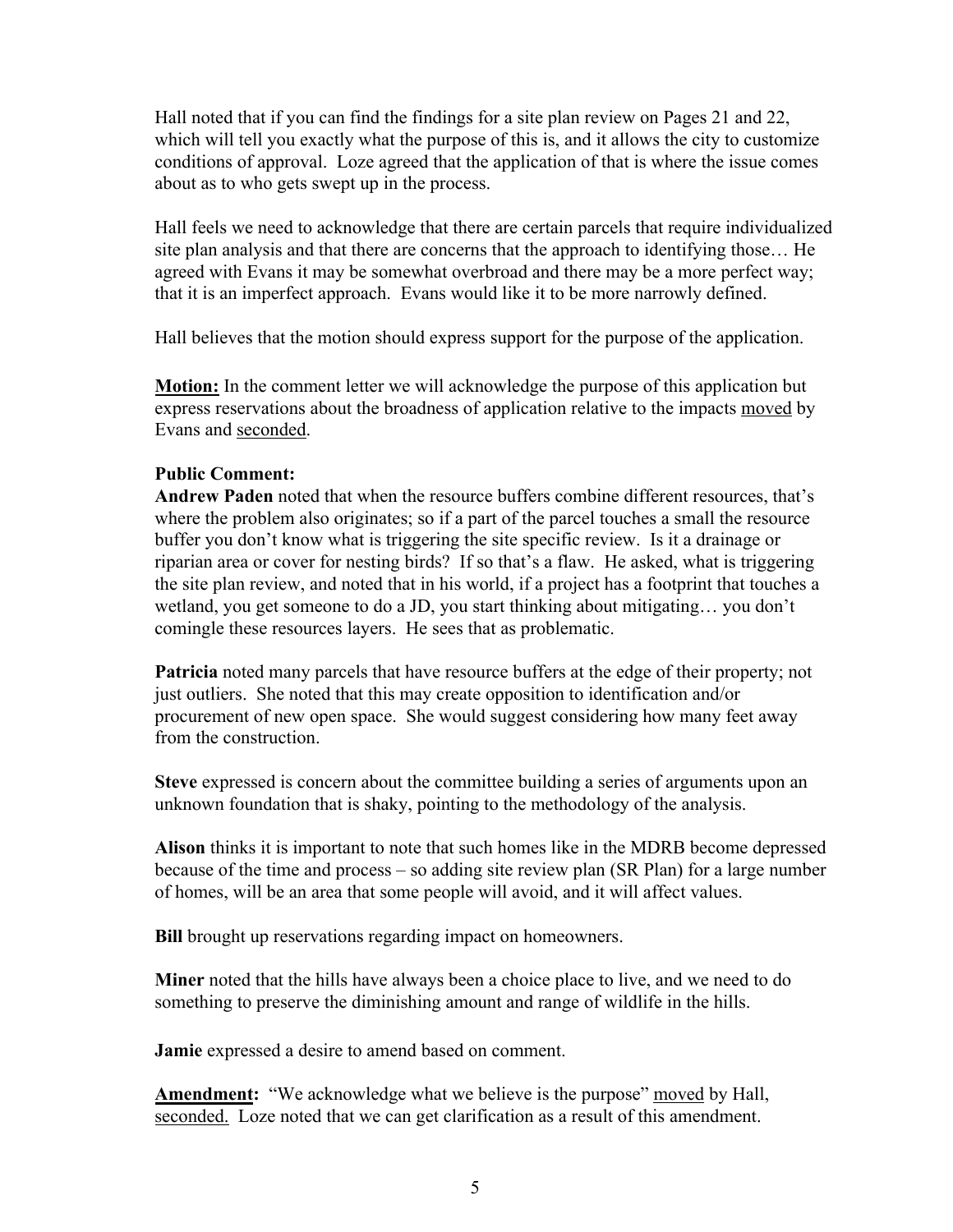### **Public Comment on the Amendment:** None.

**Committee Discussion**: Miner thinks that the amendment serves a good purpose but there is no timeframe; leaving it open ended is a worry. Hall noted that we are trying to craft a letter to the City prior to the July  $13<sup>th</sup>$  hearing and can do a further letter after that to the CPC. We believe that the site plan review maybe over inclusive. He is respectful of the comments we received from the community.

**The amendment passed** with 5 yeses from Bayliss, Hall, Loze, Miner, and Schlesinger**. The underlying motion as amended passed** with 5 yeses from Bayliss, Hall, Loze, Miner and Schlesinger.

**7. Discussion and possible motion:** Presentation and discussion on Section 6, F, 1, **a-b** of the draft ordinance. Committee will adopt a position and/or identify further information or stakeholder feedback necessary to adopt a position on these sections. Evans reviewed the ordinance's section regarding the intent of setbacks (including table) and fences on screen.

### **Questions from the Public on this Section**

**Bill** asked why LAPD & LAFD were not consulted to include public safety dangers of this.

**Steven** asked if the committee explored animals are specifically meant to benefit from this part of the ordinance. **Patricia** asked what animal is there that that can get through 6" x 6" openings that can't already get over or under the fence? Chair Evans noted that this has been added to the list of questions for Planning.

**Alison** asked if studies have been done on deer or animals who may become harmed by having access to our streets in the neighborhood.

**Andrew** asked for visual representation, noting the Wildlife Ordinance talks about measurements and is it a 6" space in a vertical direction or 6" x 6" poles? Evans would try to bring it up.

**Steven** asked if we can find out from City Planning what specific science and studies these proposals are founded upon as well as which animals it is design to facilitate passage.

## **Committee Members' Needs for Clarification or Questions as to the intent or application of the ordinance**:

Miner noted the dwindling animal population and her desire to protect what'sleft.

### **Comments on fences and setbacks**

**Sharon** is concerned about fencing and pets, and how we protect our pets in these circumstances.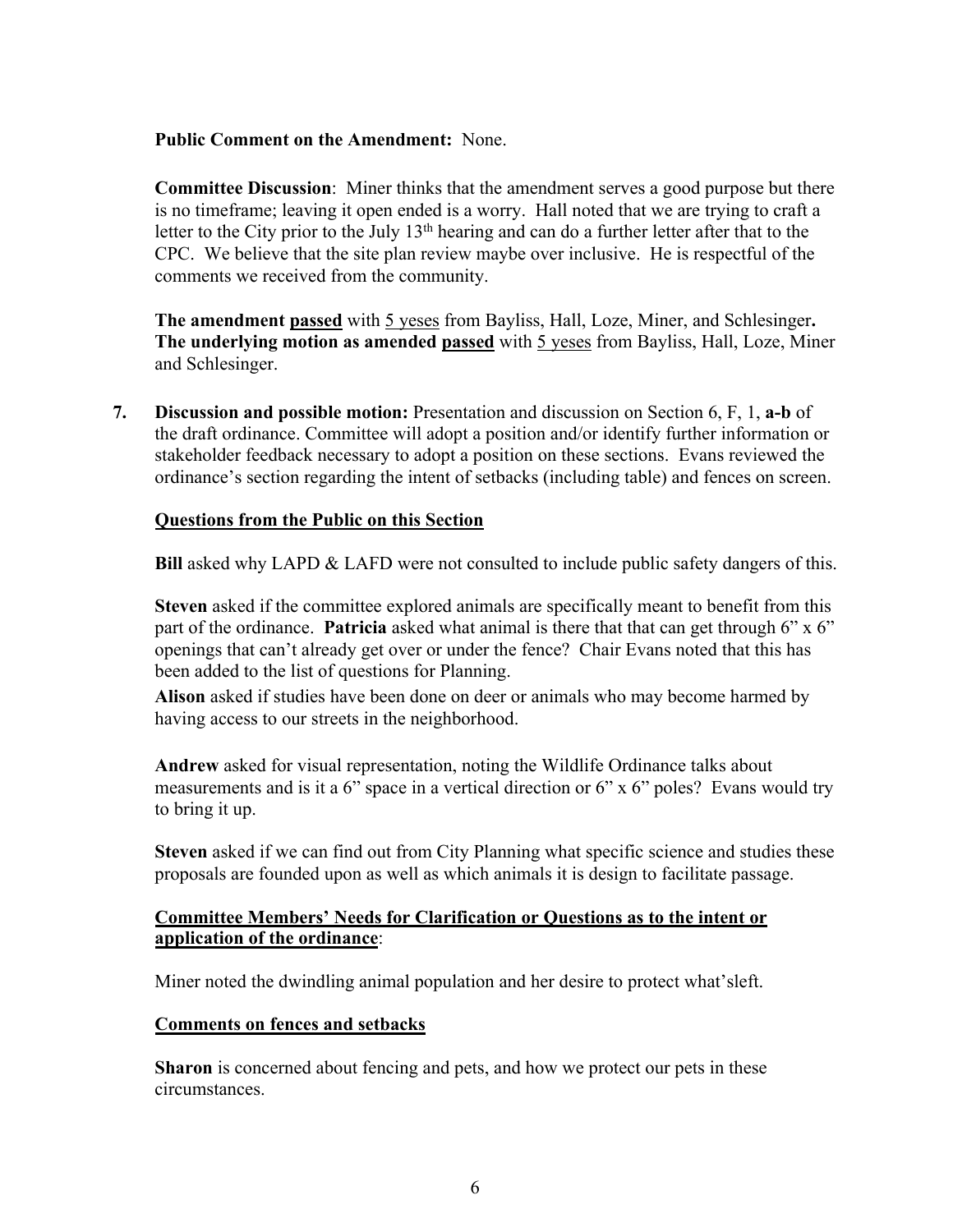**Bill** noted public safety dangers caused by this portion of the ordinance.

**Patricia** stated that there is no benefit to this portion to the ordinance but there are public safety dangers as well as privacy problems. She noted that the City paid for a PAWS study that Koretz requested that set this thing off, has nothing on fencing in it.

**Alison** believes that the imagery provided in the ordinance is deceiving and feels it is a great concern for those with children and pets who just want safety and privacy.

**Andrew** noted he doesn't think many people believe these sized holes in a residential fence contributes that much to wildlife movement. He sees small species but not deer, coyotes, mountain lions, bobcats benefiting from this.

**Steven** challenged the fairness of the process.

## **Discussion on Setbacks:**

Chair Evans temporarily lost connection during which time Board President Longcore noted that the Board meeting this Wednesday includes annual committee assignments, so inasmuch as there are vacancies or people want to make changes that happens at the meeting Wednesday. He noted that committee is a subcommittee of the PLU Committee. The composition of all committees will be established next Wednesday.

Chair Evans returned online, noting that there is a motion from the Ad Hoc Environmental Committee to suggest maintaining and letting the 5' front yard setback stand. Evans opined that making a 10-foot minimum would push the development and require more grading and agreed to affirm that committee's position. Member Hall noted that the environmental committee front yard setback might be a bad thing. Evans noted that the currently-required setback on a substandard hillside street is 5' and this ordinance would make it 10' otherwise the setback requirement has literally no impact. It is only on substandard hillside streets.

Bayliss noted that it is prevailing setback and if prevailing setback could not be established it is an automatic 5' minimum. Hall noted that the objective of the ordinance is to preserve natural resources and that forcing people to encroach into the undeveloped portion of the lot is a byproduct of an increased front yard setback.

Further discussion was held on this, including in the context of substandard street. Evans noted that the requirement for most development would be at least 10 feet but only on substandard hillside streets. .

Bayliss provided insight on this issue, noting that it is not the "less-than-20' wide street" that we often associate with substandard streets, (it is in the majority of the hillsides) a substandard hillside street in the context of having to have 46' right of way and a 28' improved street. If it doesn't meet both of those qualifications, it is considered substandard for the purposes of this code section; then you then have to do prevailing or an automatic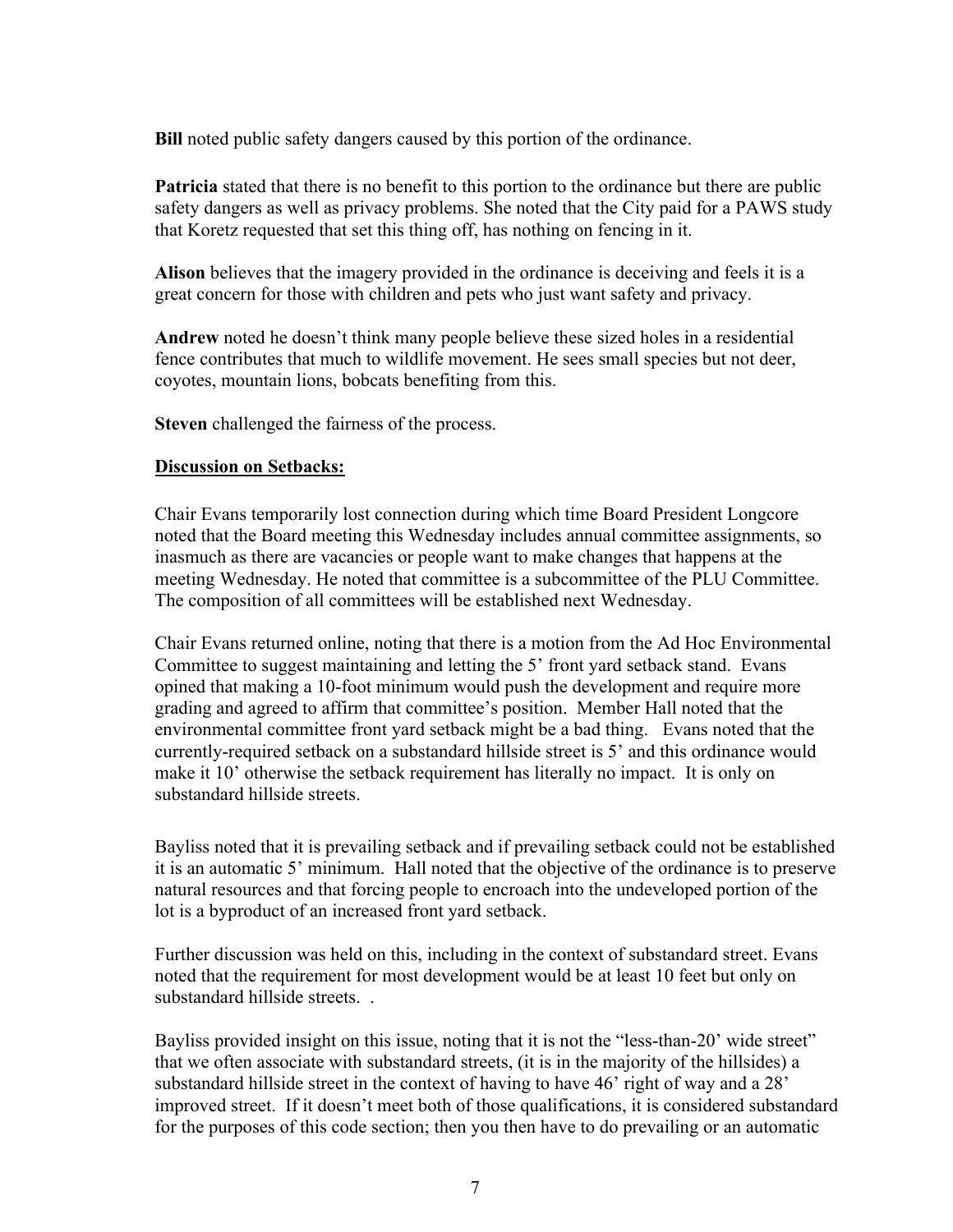5' minimum setback if prevailing can't be established. Bayliss elaborated on this.

Hall would accept the recommendation and suggested F1 minimum front yard be eliminated.

**Motion** to recommend this committee remove the F1.a setbacks was moved by Hall and seconded. There was no public comment or further discussion on eliminating F1.a. The motion passed by 4 yeses, 0 noes, and 1 abstention by Miner.

## **Fences**:

**Committee discussion** was held, with Hall noting that that fencing is not the most important part of the ordinance, and it could be very burdensome to comply.

He believes the trigger for this section should be limited to major remodels and development of raw land. He thinks there should be an express prohibition for the fencing of undeveloped lots as that serves no purpose and has created havoc in certain situations when people do it.

Evans would like Blue Heights to fence that lot, which Hall noted is an example where you are trying to eliminate nuisance and yet animals are using it. He has video proof of herds of deer using that site. He doesn't have a solution.

Evans is interested in finding out the answers to the question of the intent of the fencing, what animals it is trying to facilitate the movement of, clearly not deer or mountain lions.

Bayliss noted as to fences, in theory, as long as he doesn't build in his setback, he can build his fence or structure by today's code, but if he builds within his structure, he has to follow Option 1, wildlife friendly standards, and the open area portion – and hedges – back to open area. Bayliss wonders why the City is pursuing a high level of detail in this section, essentially micro-managing design choices.

For Option 2, the same thing, follow same standards, and asked how does it work with regard to pool fencing? If you have a pool, you have to have fencing for a pool, pointing out that the people in Cassiano, Moraga, Linda Flora, Samira have more traditional lots that happen to be in the hills, so, it's going to be difficult for a lot of folks with more normal- sized homes to not be in their setbacks. He thinks those areas will be hit, will have to comply with this. He wonders about the pool fencing.

Longcore noted that the way he reads this, you can comply with the ordinance by not having an impermeable fence in the front yard or back yard setback. If you do that you can fence lot line to lot line, which covers all of these scenarios.

Bayliss noted if you are above 3-1/2 feet in your front yard setback, you already have to ask for a variance. The front yard is less of an issue.

Longcore noted that in most instances, keeping permeability in the back yard is where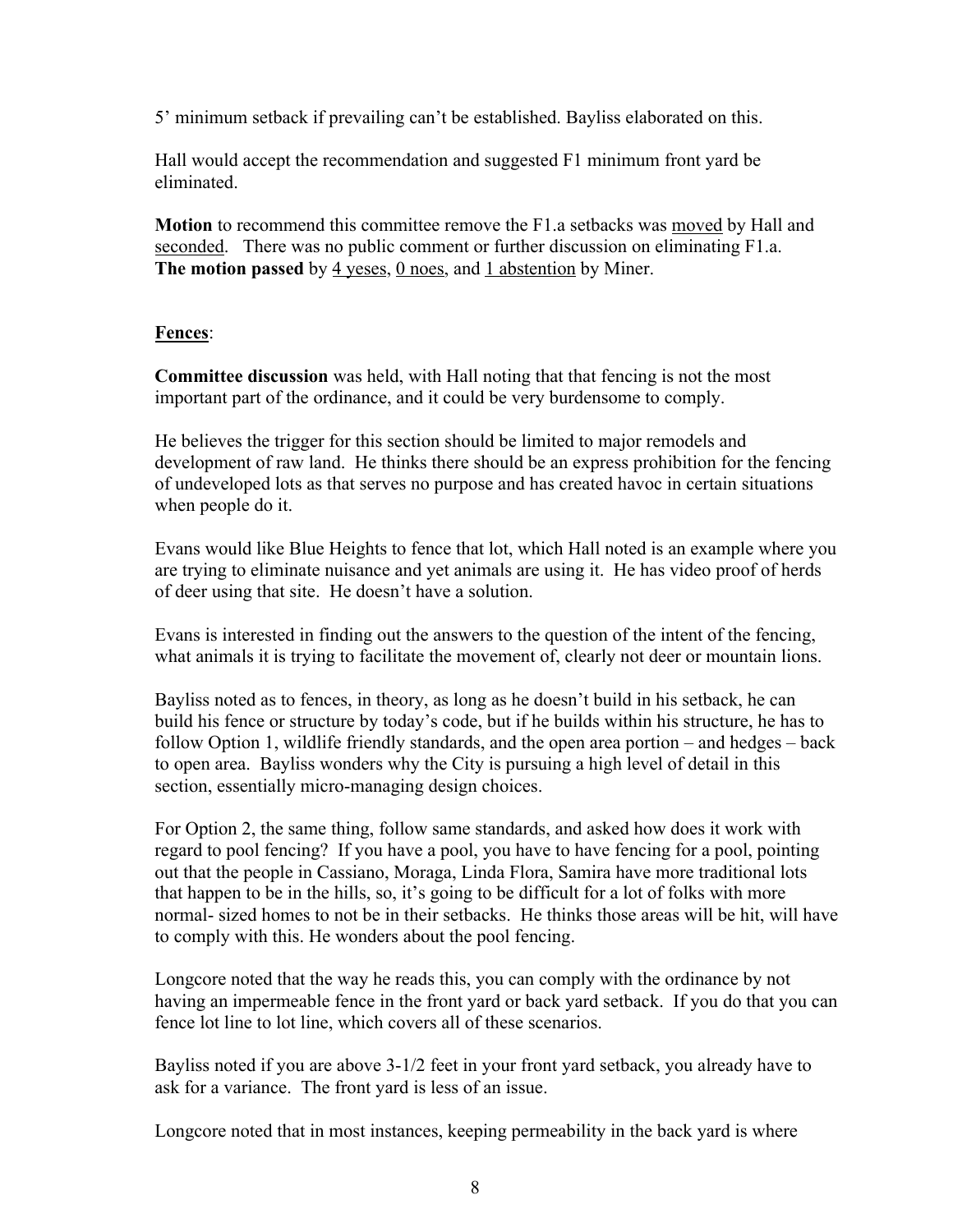you'll get the most benefit. Bayliss noted regarding wildlife permeable fencing, he'd recommend not micromanaging the 6" slat portion, being concerned about dictating peoples' design and therefore drawing questions of safety and security accessibility of wildlife predators, etc.

Evans noted that if we make a motion we can still revise the motion after getting clarification from planning. She thinks that it should have a different trigger was compelling. Hall reiterated major remodel or new build.

Loze related that he understands that, but asked what happens if someone sells the house, the property is bought solely for the purpose of having some dirt, and there is no major remodel or improvement and you're down to raw land. The project requires the analysis if it qualifies by code. He is asking, are we addressing the whole or half of it now? So if your project under Hall's motion is a major remodel triggers but if it is a major remodel that doesn't use any of the open space that was there before, should it trigger?

Hall noted that he could be convinced that a major remodel should *not* be triggered. That's the trigger in the BHO. He noted that the laws have changed over time, but if you have decided to make an investment triggered by the BHO, changing a fence is a minor issue at that point. Loze, noted that all of those things come into play if you just buy the dirt.

Evans noted that demolition doesn't trigger and Hall noted that construction does trigger and that looking at it further. Hall clarified that it triggers if you exceed 500 square feet. Hall suggested construction, additions exceeding 500 square feet or a major remodel be triggers. That would exclude tree removal, grading, exclude also construction activity where a wildlife resource buffer is present. It is a fair trade off we are trying to make as we do not want to put an undue burden on people.

Evans wanted clarification to the question about the specific species that Planning wants facilitate the movement of and any science backing up that wildlife friendly fences do that. Evans noted that we can make a motion and wanted the committee to understand that we will revisit after getting the answer.

**Motion**: That the committee recommend that the requirements for the wildlife fences, hedges and walls only be triggered when there is new construction, an addition exceeding 500 square feet or a major remodel in the hillsides, moved by Hall; seconded.

### **Public Comment on the Motion**:

**Patricia:** Patricia reiterated her opposition to the fencing requirements based on public safety and privacy concerns.

**Bill Grundfest** reiterated his opposition to the fencing requirements based on public safety concerns.

**Alison** noted, as to setbacks to front and back and being able to put fencing along sides, it would not apply to people on the ridgelines. She echoed Patricia and Bill, need to focus on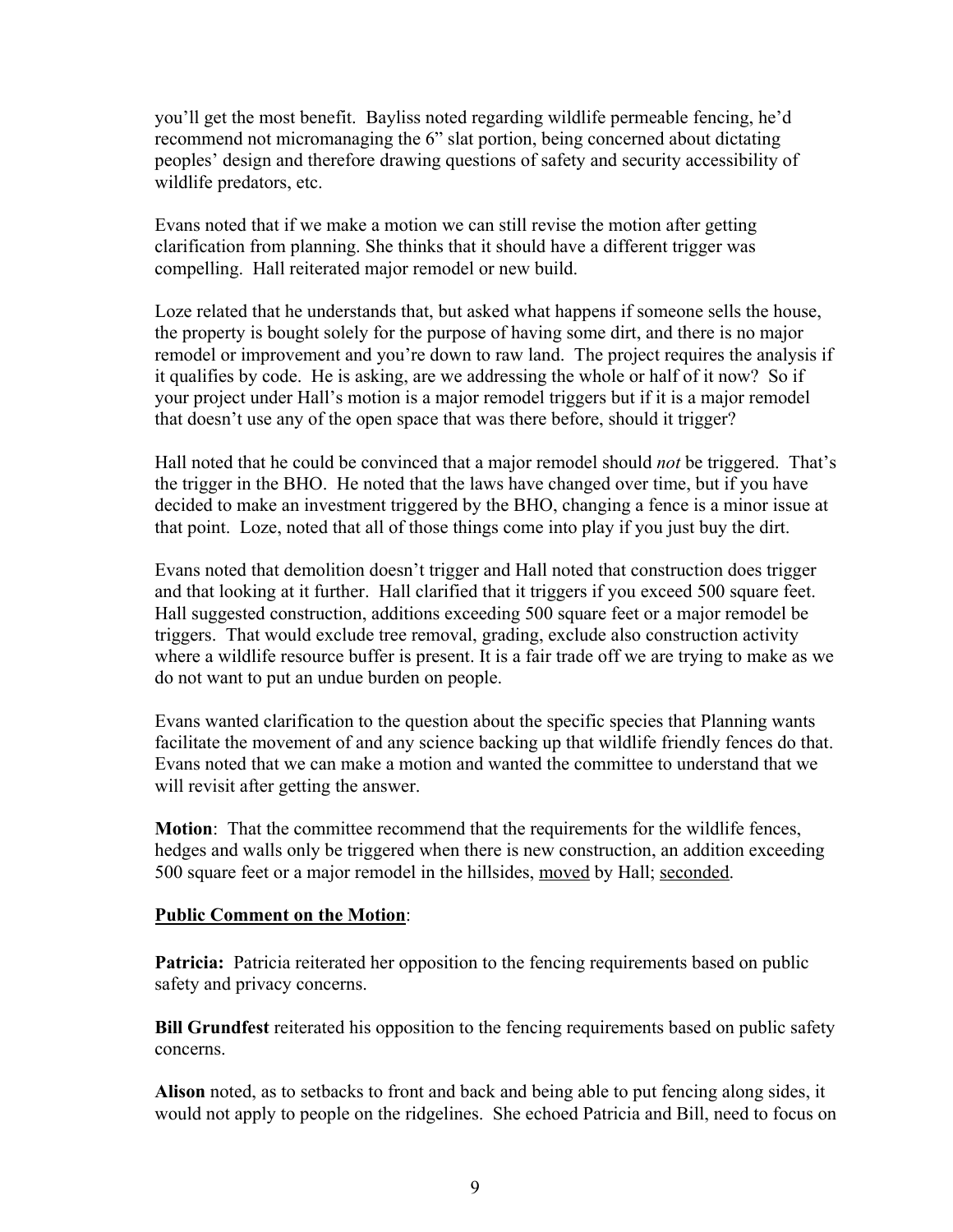the issues. She appreciates the issue of what triggers a fence but that is not the issue.

**Steven Borden** proposed as part of discovery process getting guidance on what science this is based on, and specific animals, and that we concurrently ask the LAPD and LAFD what their position on this to inform the subcommittee's thinking. [Public comment closed on this section.]

### **Committee Discussion**:

Miner thinks there must be a way for the City to keep us safe while protecting movement of wildlife.

Evans noted that a more protective wall could be built as long as it was not in the setback.

Hall thinks animals have to have space for habitat but he respects the public safety concerns.

One way to do it; it doesn't tell the city how to do it but acknowledges the concerns and invites the City to pursue an alternative way to achieve this. Schlesinger thinks they won't be able to answer. Hall noted that we need to acknowledge what people are saying.

Loze noted if we are trying to balance safety and animal movement, therefore we will request the Planning department to make a proposal which balances those two things in a way that gives us some security. He thinks his motion would supersede the motion that is there now. Hall did not think we should abandon his motion, but they could be together.

**Amendment**: Loze moved to use Hall's proposal, subject to receiving from the Planning department new material which balances the movement of animals with the safety of residents and therefore move away from this. Seconded. **Public Comment on the amendment**:

**Patricia** noted regarding the motion, if you could include privacy in there, that is a big consideration, and, as a point of information, noted that the graphics in the Wildlife Ordinance are inaccurate and highly deceptive. They use 5% setbacks instead of 10%. When you are looking at that to see what the impact would be, their images are not accurate.

**Alison** has an issue with the triggering in this motion, and doesn't think additions over 500 square feet should be in there.

**Bill** asked that the amendment request not just "safety" but specify, campfires, home evasions and predations on pets, and that LAPD and LAFD be consulted on this issue. [Public comment closed on this.]

**Amendment passed** by 5 yeses from Bayliss, Hall, Loze, Miner, and Schlesinger. Evans noted that if we want to do anything further we can agendize it for another meeting. **Motion as amended carried** by 3 yeses from Schlesinger, Loze, Miner, *(Evans was frozen*